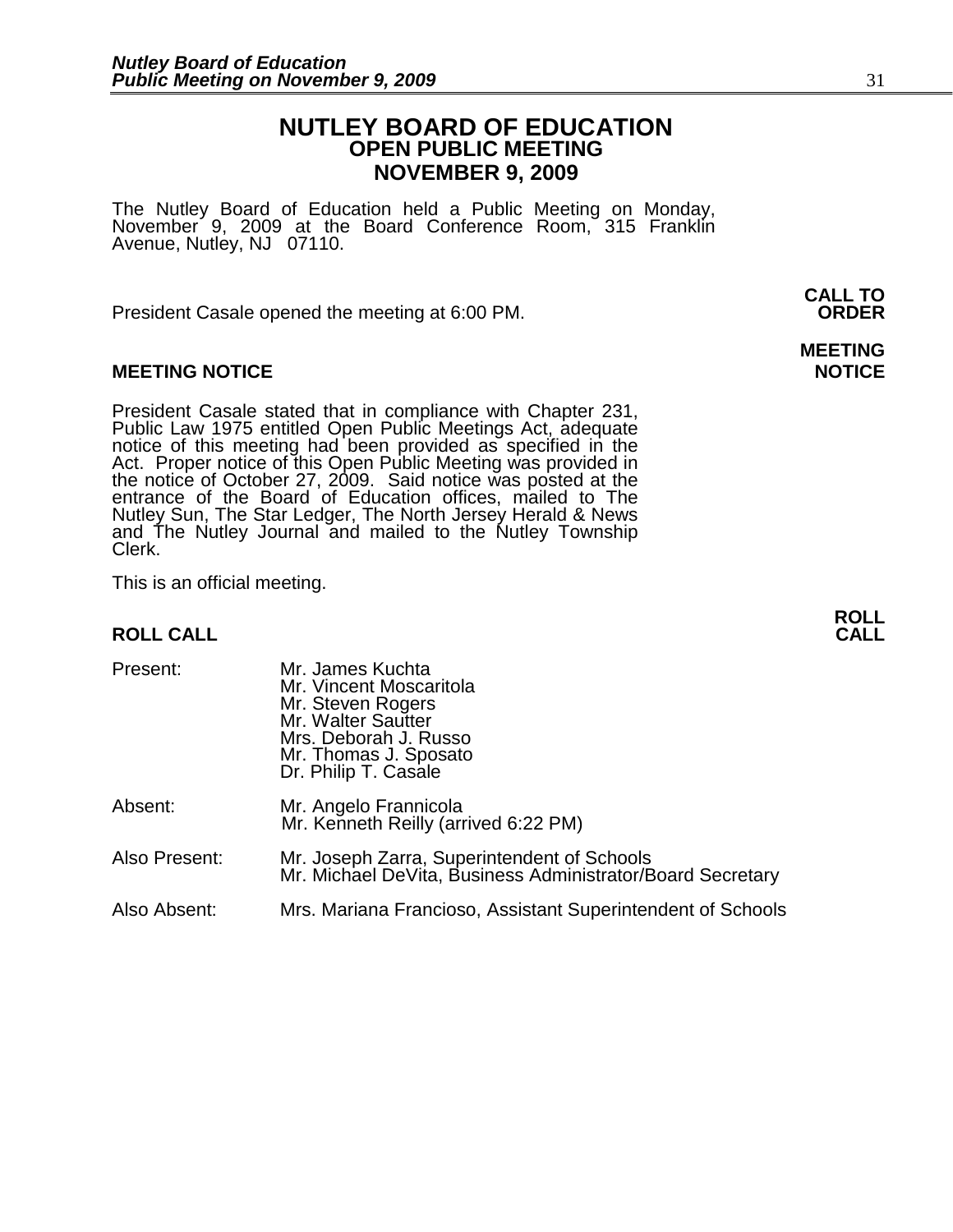# **MOTION TO ADJOURN TO EXECUTIVE SESSION**

At 6:05 PM Trustee Kuchta moved and Trustee Russo seconded the following resolution:

WHEREAS, the Board of Education will be discussing matters exempt from public discussion pursuant to N.J.S.A. 10:4-12,

NOW, THEREFORE, BE IT RESOLVED that the Board of Education recess to Closed Executive Session at this time to discuss the following:

 Personnel Legal Issues

BE IT FURTHER RESOLVED that the results of the discussions will be made public by inclusion on the agenda of a subsequent meeting of the Board of Education or when the reasons for discussing such matters in closed session no longer exist.

The motion was approved by voice vote.

# RECONVENE MEETING **RECONVENE**

At 8:00 PM Trustee Kuchta moved, Trustee Sposato seconded, and the Board unanimously approved by voice vote a motion to reconvene the public meeting.

The meeting reconvened in the JHWMS Choir Room located at 325 Franklin Avenue, Nutley, NJ.

### **FLAG FLAG SALUTE** SALUTE SALUTE SALUTE SALUTE SALUTE SALUTE SALUTE SALUTE SALUTE SALUTE SALUTE SALUTE SALUTE SALUTE SALUTE

President Casale led the assembly in the flag salute and a moment of silence.

# **ROLL CALL**

Present:

 Mr. James Kuchta Mr. Vincent Moscaritola Mr. Kenneth Reilly Mr. Steven Rogers Mrs. Deborah J. Russo Mr. Walter Sautter Mr. Thomas J. Sposato Dr. Philip T. Casale

Absent: Mr. Angelo Frannicola



**EXECUTIVE**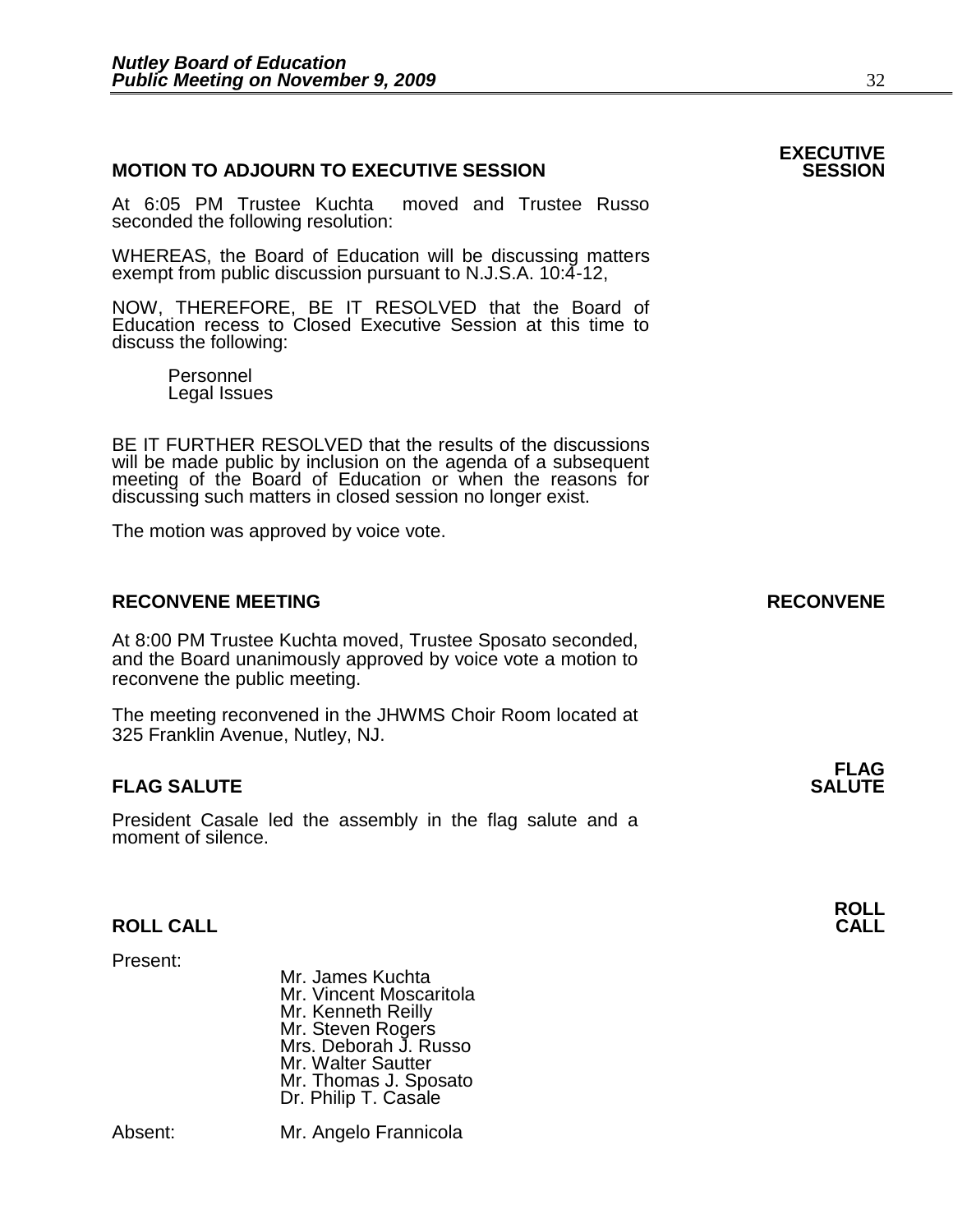֧֖֖֖֚֚֚֞֝֬֝֬

| Also Present: | Mr. Joseph Zarra, Superintendent of Schools<br>Mr. Michael DeVita, Business Administrator/Board Secretary |
|---------------|-----------------------------------------------------------------------------------------------------------|
| Also Absent:  | Mrs. Mariana Francioso, Assistant Superintendent of Schools                                               |

### **RECOGNITION OF VETERANS**

On behalf of the Nutley Board of Education Trustee Rogers expressed appreciation and gave a certificate to those veterans present at the meeting. He also expressed the Board's appreciation for the veterans throughout the world for their dedicated service to our country.

### **HEARING OF CITIZENS (Resolutions Only)**

Resident Mike Russo wished Mr. DeVita luck in his new job and asked what the process was for his replacement. He also questioned the amounts paid to athletic coaches.

# *RESOLUTIONS*

Trustee Reilly moved, and Trustee Kuchta seconded, a motion that the Board approves Resolutions numbers 1 through 4 as listed below.

The Superintendent's Resolutions numbers 1 through 4 as listed below were approved by roll call vote with the following exceptions.

1. Trustees Russo and Sposato voted "No" on Appointments – Athletics.

2. Trustee Reilly abstained, pursuant to law, on the boys basketball coach on Appointments – Athletics.

> **AMEND PROFESSIONAL STAFF**

### 1. **AMENDING RESOLUTION – APPOINTMENTS Professional Staff**

BE IT RESOLVED that the Board of Education approves the amending of the resolution Appointments – Professional Staff, approved at the August 24, 2009 Board Meeting to reflect a change in degree and salary for Miss Stacey Matarazzo to B.A.+15, Step 11, \$52,320, in accordance with the 2009-10 Teachers' Salary Guide.

# **HEARING OF**

**RESOLUTIONS**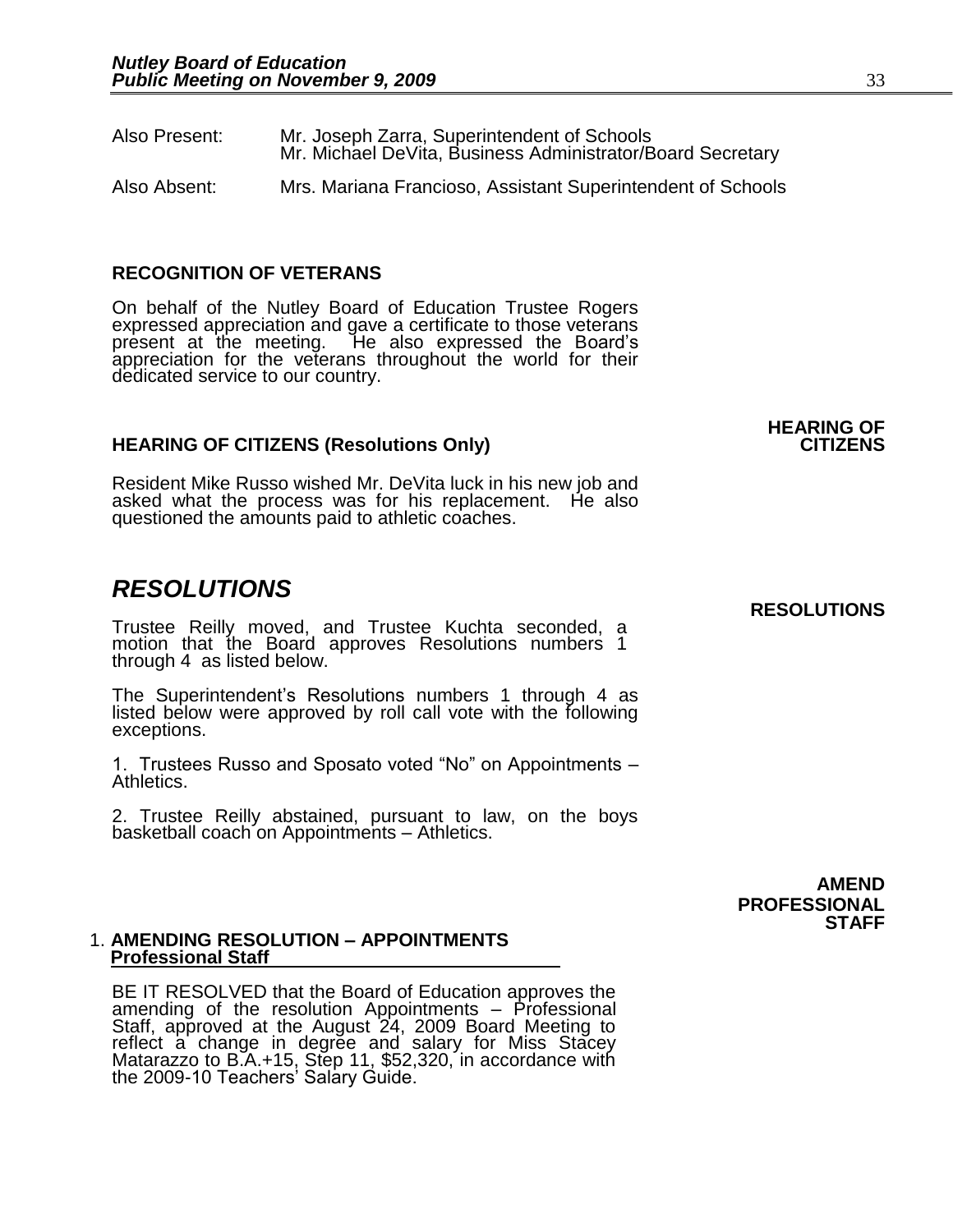# 2. **RETIREMENT – Teacher**

BE IT RESOLVED that the Board of Education approves the acceptance of the retirement of Ms. Mari K. Konn as Learning Disabilities Teacher, effective January 1, 2010.

### 3. **RESIGNATION – Business Administrator/ Board Secretary**

BE IT RESOLVED that the Board of Education approves the acceptance of the resignation of Mr. Michael DeVita, Business Administrator/Board Secretary, effective December 18, 2009.

### 4. **APPOINTMENTS – Athletics**

BE IT RESOLVED that the Board of Education approves the Winter Athletic Appointments listed on the attached Schedule E for the 2009-10 school year on the salary guide at the classification and step as indicated in accordance with the 2009-10 Coaches Salary Guide.

### **HEARING OF CITIZENS CITIZENS**

Resident Terry Quirk, representative for the Nutley Parent Advocacy Network (NPAN), wished Mr. DeVita luck in his new job and expressed her concern of the possibility of charging parents for detention of their children.

Resident Mike Russo expressed his concerns about the school budget next year and asked about an update on the website design RFP.

Resident Joe Iannini suggested a power-point presentation be given on the Memorandum of Agreement voted on for the EAN contract. He also asked why Trustee Russo and Sposato voted "No" on Resolution 4 – Appointments – Athletics.

### **BOARD DISCUSSIONS**

Trustee Sautter spoke about the violence and vandalism that was reported to the state.

Trustee Kuchta said that Nutley now has the Board Meetings on FIOS.

**APPOINT ATHLETICS** 

# **HEARING OF**

# **RETIREMENT TEACHER**

**RESIGNATION BUSINESS ADMIN./ BOARD SECRETARY**